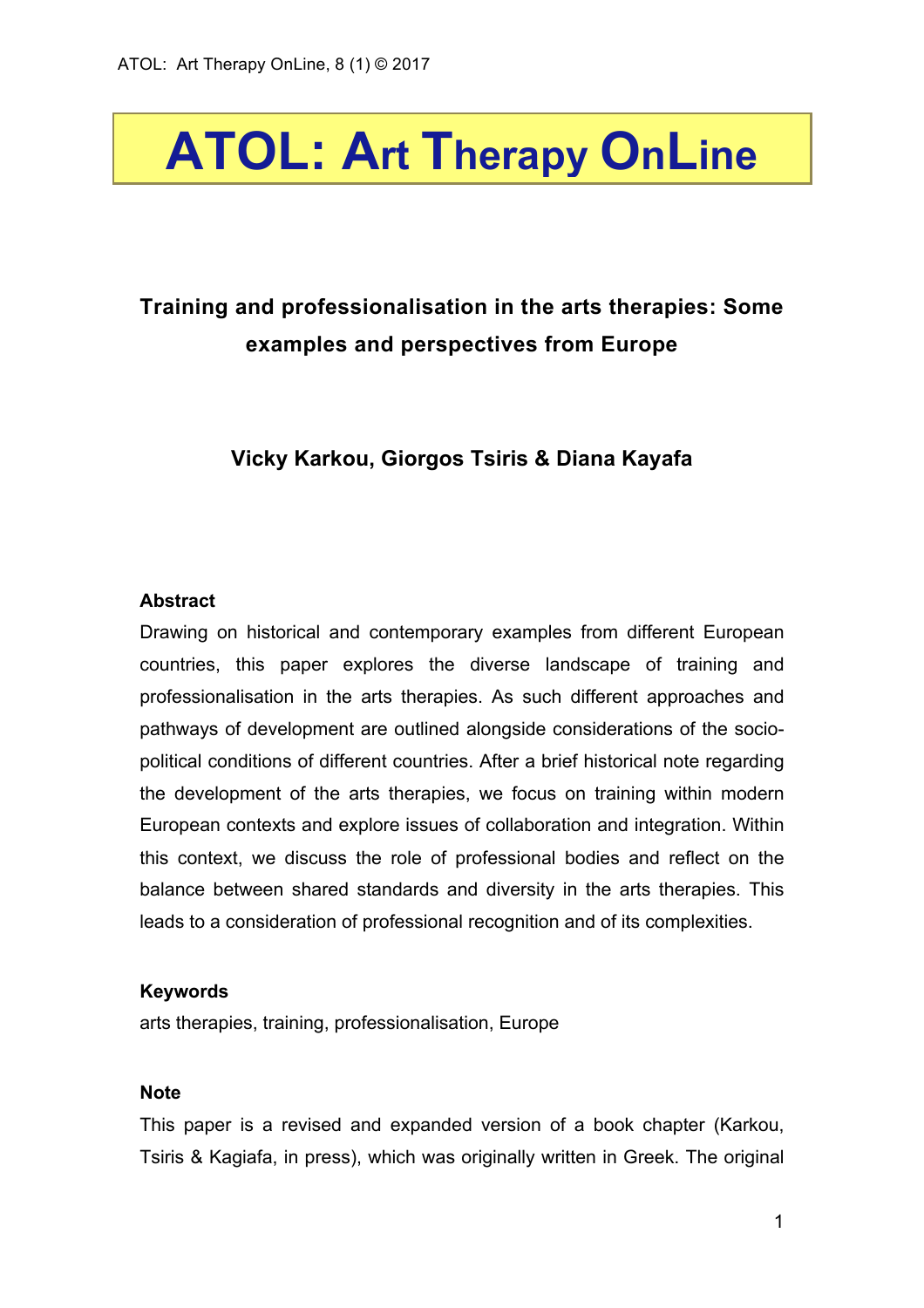motivation for writing this paper stems from our engagement with training and wider professionalisation activities in the arts therapies nationally and internationally. The information presented here was collected through reviews of the literature and communication with colleagues from our networks, including members of the CATI team (Athanasiadou et al., 2016) and of 4ArTS whom we warmly thank. Given the shifting professional landscape of the arts therapies, the information regarding the current situation in each country is to be treated as accurate, to the best of our knowledge, at the time of writing this paper.

#### **Introduction**

The development of the arts therapies<sup>1</sup> as contemporary professional and disciplinary fields is the fruit of creative therapeutic work with a range of client groups, systematic evaluation and research as well as of various collaborative efforts nationally and internationally. A range of therapeutic approaches, training programmes and research support the role of the arts therapies in promoting health and wellbeing. Nevertheless there remain important gaps to be bridged particularly in professional recognition matters – something which is even more apparent in the current challenging socio-economic climate of many European countries.

Drawing on historical and contemporary examples from different European contexts and particularly from the United Kingdom (UK), where the majority of our experience lies, we explore areas that pertain to training and professionalisation. This may offer a platform for more detailed and comparative explorations of the arts therapies within and across different countries – but this is beyond the scope of the current paper.

 $<sup>1</sup>$  The term 'arts therapies' in this article refers to art therapy, dramatherapy, music therapy</sup> and dance movement therapy. Other therapies, such as play therapy, are included in the term in some countries, but this is not the case here. Note that the term 'arts therapies' is used interchangeably with 'arts psychotherapies'.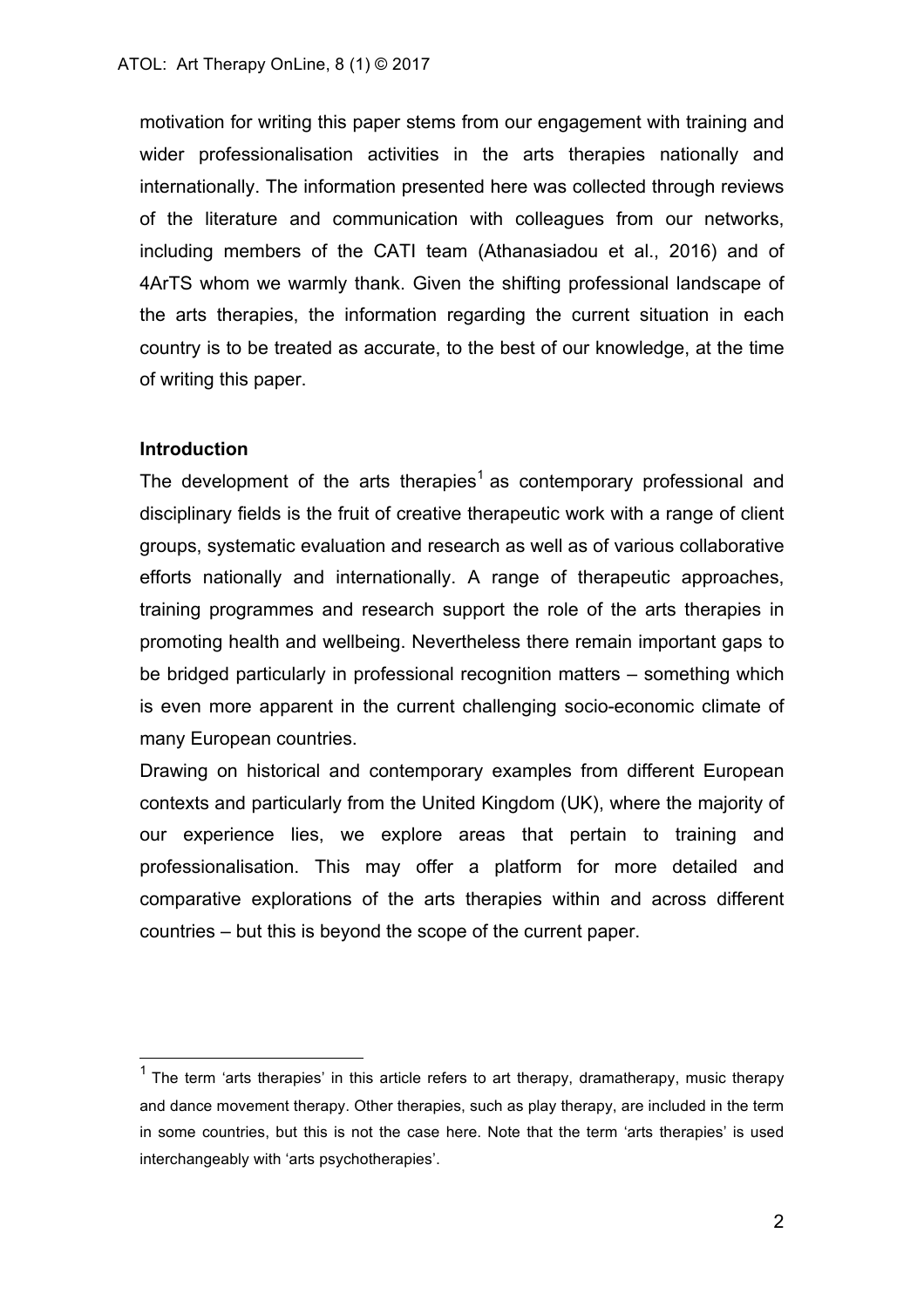# **A brief history**

The arts have long been used for therapeutic purposes across different parts of the world (e.g. Freshman & Fryrear, 1981; Gouk, 2000; Horden, 2000). As contemporary professional and disciplinary fields, however, the arts therapies emerged in the 20<sup>th</sup> century in Western countries. Karkou and Sanderson (2006) argue that this emergence is associated with a number of factors, including: 1) art movements – such as Expressionism, 'Art Brut' and 'Outsider art' – which promoted, among other things, a less elitist use of the arts, 2) the establishment of psychoanalytic and humanistic psychotherapeutic approaches which led to new understandings of the nature of creativity and imagination, 3) child-centred educational theories, such as Franz Cizek's progressive ideas in Austria about the value of children's free artistic expression, 4) the promotion of the benefits of the arts by occupational therapists after World War II and by musicians invited to play music to patients in hospitals, and 5) a growing interest in the medical field for the effects of the arts on both body and mind.

To varying degrees in each country these factors provided a fertile ground for those who had a therapeutic orientation in their arts-based work to initiate the development of arts therapies practices. According to historical records<sup>2</sup>, hospitals and mental health institutions after World War II introduced the arts as a therapeutic intervention. Next to developments in the United States of America (USA), the arts began to be used as therapeutic interventions in the UK as well as in other northern European countries. Tracing the origins of art therapy, for example, psychiatrists Erich Guttmann and Francis Reitman started exploring the relationship between art and mental illness in 1930. Inspired by the Prinzhorn collection<sup>3</sup>, and in cooperation with the artist Edward Adamson, their work took place in the Netherne Hospital in Surrey, UK. Around the same time, Adrian Hill was the first artist in Europe to use the term "art therapy" (officially in 1945 in his book "Art Versus Illness"). While being

 $2$  Some examples of historical records for each arts therapy include: art therapy (Hogan, 2001; Waller, 1991; Wood, 1997), dance movement therapy (Meekums, 2002; Payne, 1992), music therapy (Barrington, 2015; Bunt & Stige, 2014; Tyler, 2000) and dramatherapy (Jennings, 1987; Jones, 1996).

In 1922 Hans Prinzhorn published a collection of paintings titled 'Artistry of the Mentally III'. These paintings had been created by patients in psychiatric institutions in Germany, Austria, Switzerland, Italy and the Netherlands during 1890-1920 (Waller, 1991).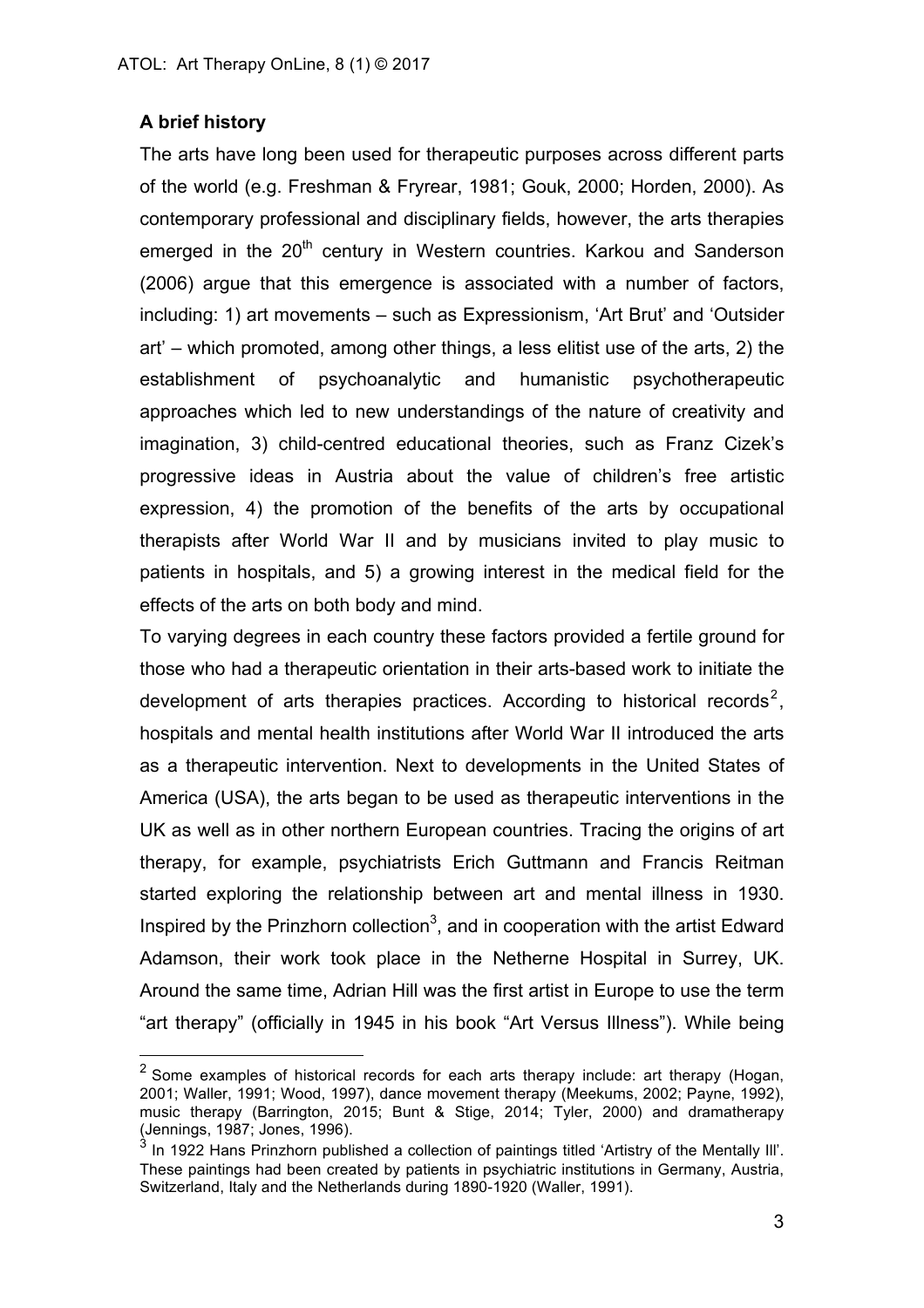treated for tuberculosis in a sanatorium in the UK, he used the term to describe the therapeutic qualities of art while a few years later he was invited at the same sanatorium, but this time to introduce art to patients. Most of these patients were World War II soldiers who were wounded physically as well as psychologically, with many suffering from post-traumatic stress disorder (for more details, see Waller, 1991).

As the arts were increasingly being used within and beyond the national health system of different countries, the first professional bodies were established. Regulating professional standards has been an important aspect of the role of such bodies. The establishment of professional associations has also been intertwined with the development of education for practitioners resulting in the development of training programmes. Such programmes began at different times across different European countries. In the UK, for example, the Society for Music Therapy and Remedial Music was founded in 1958 and was followed in 1968 by the first music therapy programme at the Guildhall School of Music and Drama (Bunt & Stige, 2014). The Birmingham School of Art and the St Albans School of Art (now the University of Hertfordshire) launched the first art therapy courses in 1969 and 1970 respectively (Waller, 1991). Also, a series of joint dramatherapy and dance therapy modules was offered at Sesame in 1964, but full training programmes in these two fields were not available in the UK until 1977 and 1985 for each discipline respectively (Karkou & Sanderson, 2006).

#### **Training**

Training in the arts therapies is currently offered on an undergraduate or postgraduate level in different European countries. The duration of a full-time training may range from one to five years while in some cases part-time studying is possible. In the UK, for example, training programmes are postgraduate and last two years (full-time) to three or four years (part-time). The Netherlands, Germany and Belgium are examples of countries where some undergraduate training programmes are offered, although some of them also offer training at postgraduate level, such as the MA in Art Therapy offered in Weissensee School of Art in Berlin.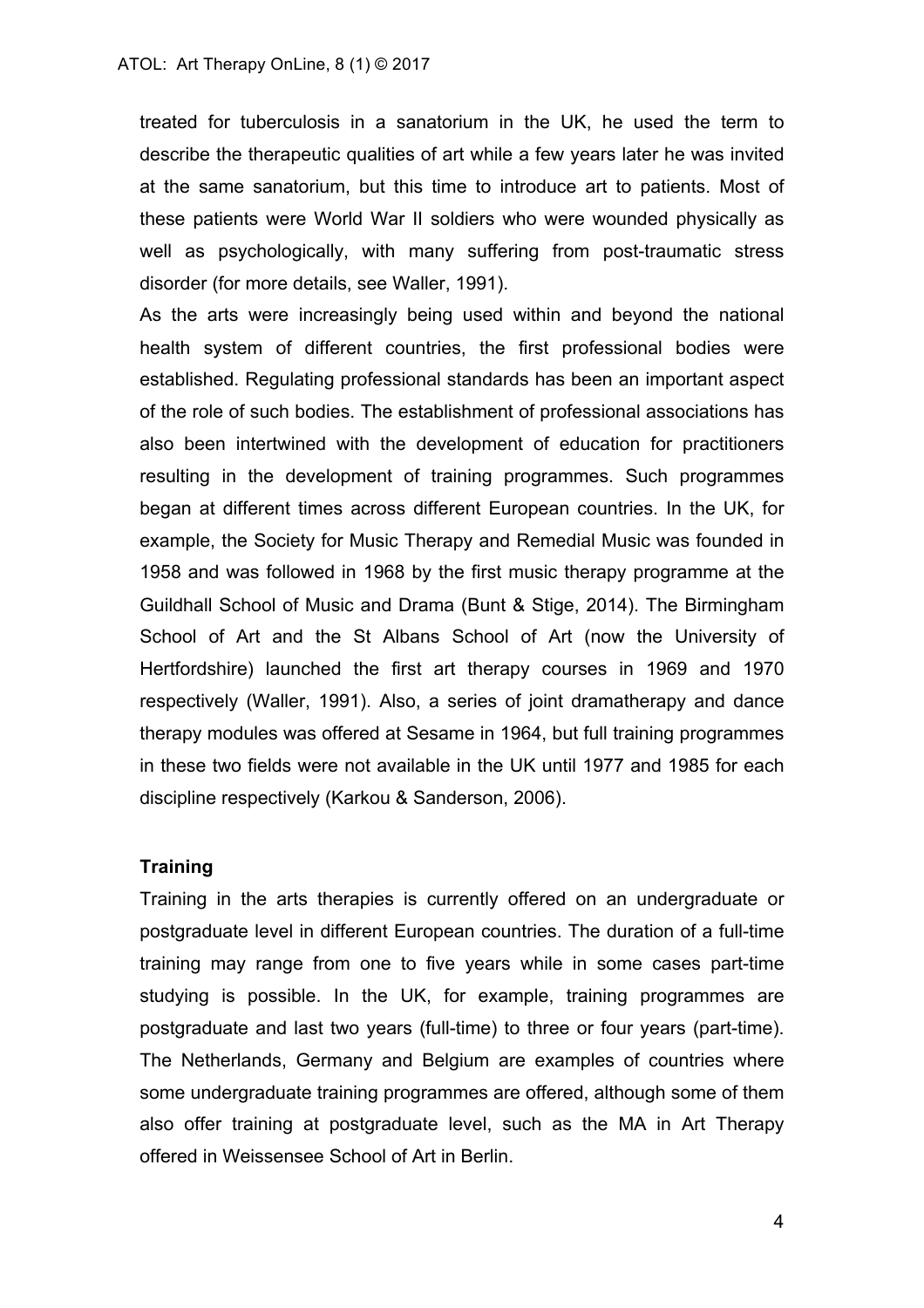Training usually takes place within state or private university settings. In some cases, however, independent organisations, such as charities, may offer training programmes, which are validated by a university. For example, Nordoff Robbins – a UK-based music therapy charity – offers a masters music therapy training programme, which is validated by Goldsmiths, University of London. Likewise, Metafora – a Spanish institute – offers an art therapy training which was originally validated by the University of Barcelona and currently by the Pompeu Fabra University.

In some other cases, training programmes are provided by private institutions and/or professional associations. In such cases, however, the studies offered are usually recognised only by the organisation that offers the training itself, while sometimes their educational standards are approved by relevant national and/or European professional bodies. An example of the latter case is the art therapy training offered by the Art & Psychotherapy Centre in Athens, Greece, which is approved by the European Association of Psychotherapy. Nonetheless, training programmes offered by private institutions and/or professional associations can sometimes be questioned by certain stakeholders with regards to the academic or state recognition of qualifications that they offer.

Finally, in some countries, the arts therapies are taught as a specialisation within other undergraduate or postgraduate university programmes. Examples include the MA in Psychology with specialisation in art therapy at St. Petersburg State Academy in Russia, as well as the Rehabilitation, Sophrology, Creative Therapy and Arts/Expressive Therapies course at Zagreb University in Croatia.

#### **Collaboration and integration**

Some of the initial efforts for collaboration between the different arts therapies led to some forms of integration. This integration – which resonates to some extent with the expressive arts therapies movement, which began in the USA (Levine & Levine, 2011), as well as the integrative model, which was found in the UK (Jones, 1996; Waller, 1991) – has had implications both on the educational and professional levels.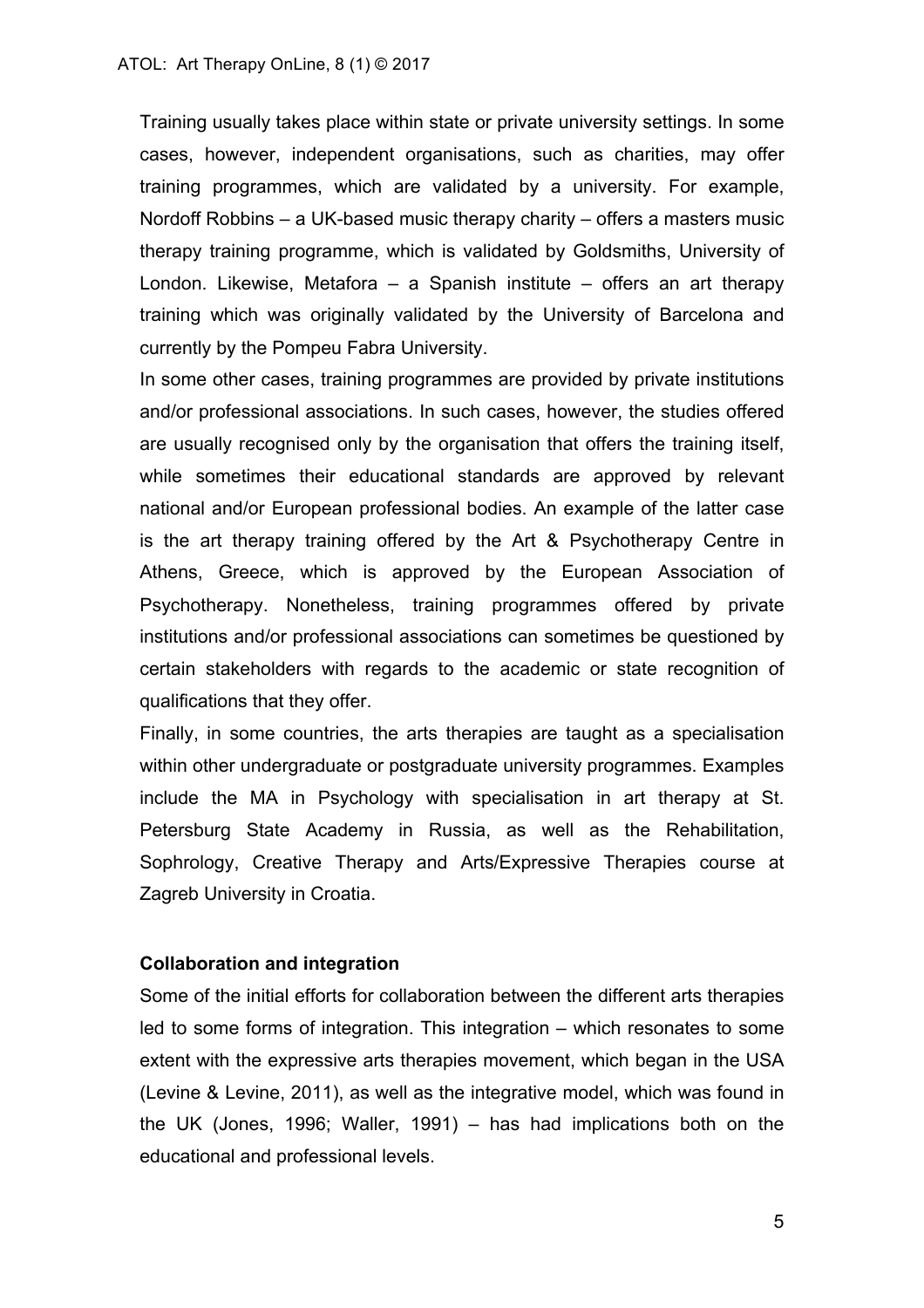In education, the American model of expressive arts therapies training is available in Europe through the MA in Trans-disciplinary Art Therapy and Human Development at the Institute of Trans-disciplinary Art Therapy (IATBA, formerly known as ISPA) in Barcelona, Spain as well as the MA in Expressive Arts Therapy with a Minor in Psychology which is offered by the European Graduate School in Switzerland. The latter is a distance learning course with an attendance of summer seminars and the placements taking place in the country of residence of each student. Similarly, in the UK, the integrative movement has been developed into the Institute of the Arts in Therapy and Education (IATE). This is the only UK-based organisation where students attend joint modules on all forms of arts and their certificate has the title 'Integrative Arts Psychotherapy'. However, both the expressive arts therapies movement and the integrative model have not been as common in Europe. A different type of collaboration between the arts therapies can be found in the training programmes in Belgium (Artevelde University College) and Latvia (Riga Stradins University). In Latvia more specifically – where the arts therapies training is delivered within a medical university -trainees study together in a collaborative model of work that identifies common areas across the arts therapies, but specialise in one of them (Akmane & Mārtinsone, 2016; Paipare, 2015).

On a professional level, the European Consortium of Arts Therapies in Education (ECArTE) was founded in 1991 in an effort to create a common platform for training and professional recognition in the arts therapies across Europe. Founded by the universities of Hertfordshire, Münster, Nijmegen and Paris, ECArTE currently *comprises 32 member* institutions from *14 European countries*. Postgraduate or undergraduate programmes of a minimum of fouryear study (or three-year undergraduate courses followed by a two-year postgraduate programme) are eligible for registration provided they are based in, or validated by, a university. ECArTE promotes student exchange between certain educational institutions across countries and provides opportunities for clinical placements in the respective countries.

Similar collaborative, pan-European initiatives are observed within each arts therapy, such as the European Music Therapy Confederation (EMTC), the European Association Dance Movement Therapy (EADMT) and the European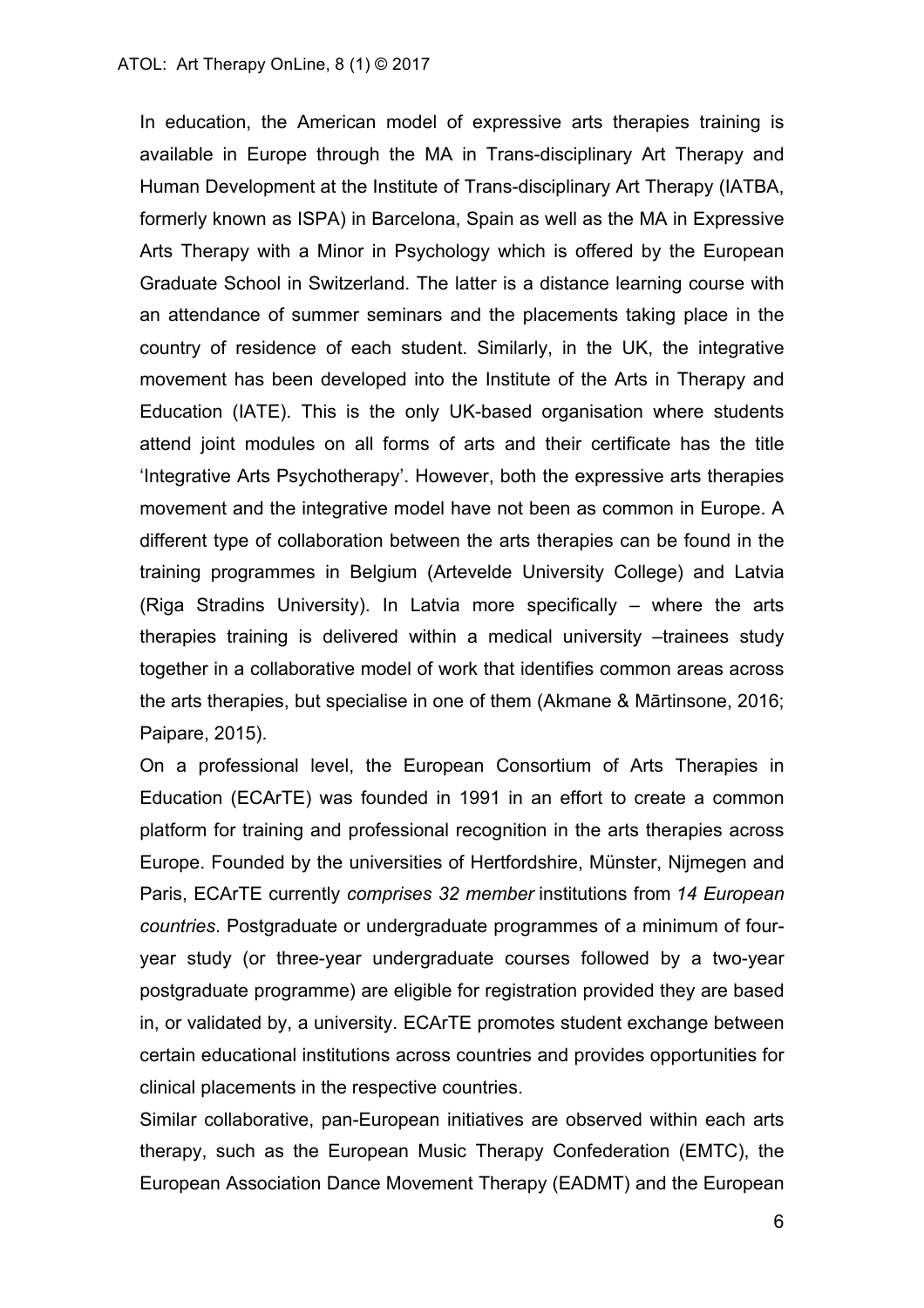Federation of Dramatherapy (EFD). The former European Association of National Art Therapy Organisations did not last over time but a European Association of Art Therapy is in the process of being developed by the Network of European Art Therapists (NEAT), which was formed after the ECArTE conference in 2011.

In addition, some student initiatives are noteworthy, such as the European Association of Music Therapy Students (EAMTS) and the 4ArTS International Encounter for Arts Therapies Students. Founded during the 2005 ECArTE conference, 4ArTS initially operated within its remit as a conference organised for students by students but now has an autonomous board. So far 4ArTS has organised 10 annual student conferences each in a different country.

# **National professional bodies**

In addition to the cross-national collaborations mentioned above, joint arts therapies associations have been established within particular countries. In some countries, such multi-professional groupings seem to relate to a need for bringing together the small number of arts therapists. In Latvia's case, for example, when the number of professionals within each arts therapy grew, sub-groupings were established for each of discipline, all of which fell under the country's overarching arts therapies association. Debates regarding the different forms of professional and legal recognition for the arts therapies, however, are on-going across different countries (for a discussion regarding music therapy's recognition as an autonomous form of therapy or under an umbrella with other related therapy forms, see Voigt, 2015).

Professional associations for each of the arts therapies, however, can be found in almost all European countries, while in some cases one arts therapy may be linked to more than one association. Also in some countries there might be two or more associations for the same arts therapy. Attempts to consolidate these different national professional associations have led occasionally to the establishment of overarching federations. In 2010, for example, the Spanish Federation of Professional Associations of Art Therapy was established to unify Spain's five different art therapy professional bodies.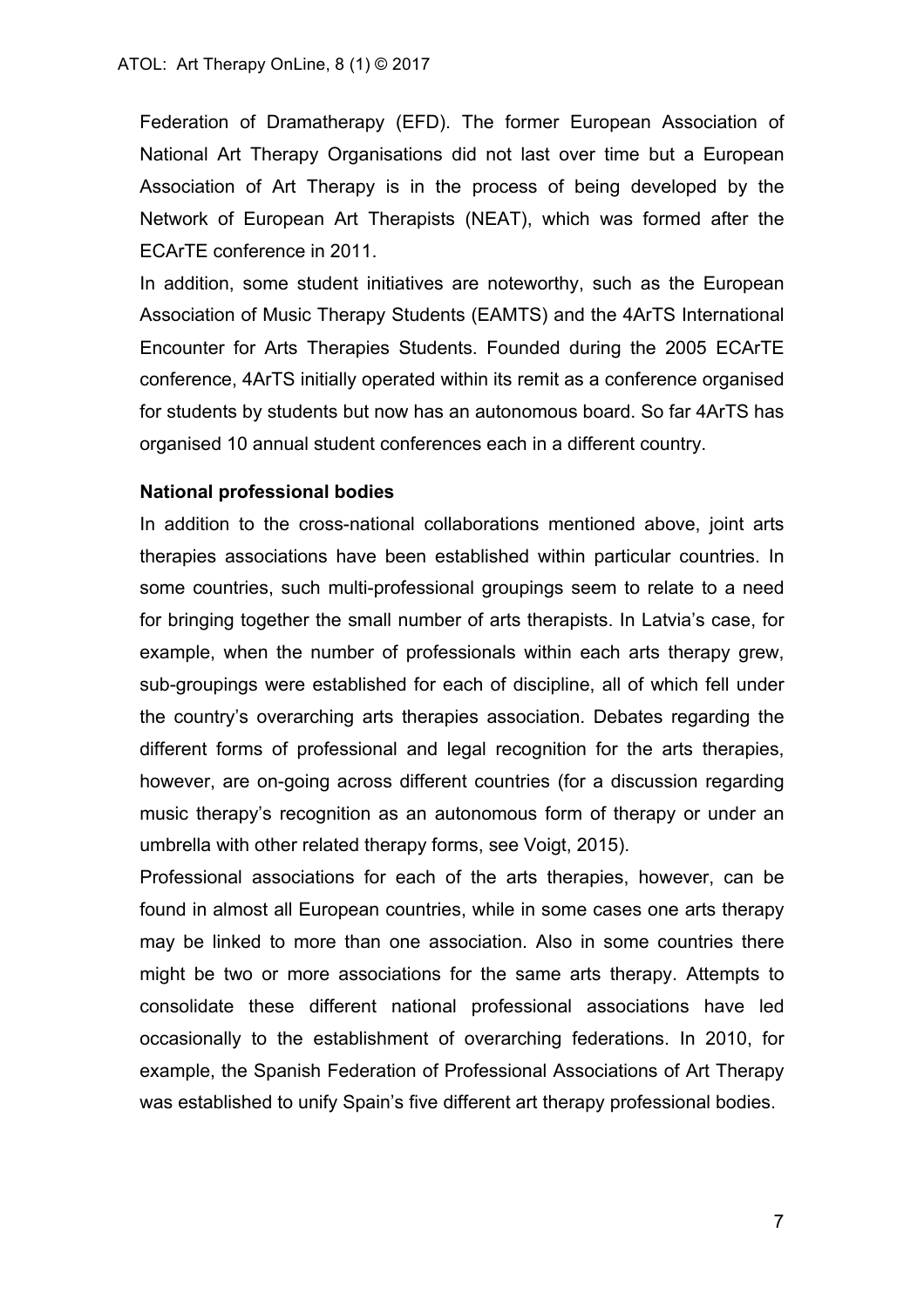#### **Shared standards and diversity**

A key aim of national associations is the promotion of their professional and disciplinary field including the establishment of standards in clinical practice and education. In the case of cross-national professional bodies, such as the European associations and confederations mentioned above, European standards are discussed and, to a varying degree, agreed. This establishment of some shared standards impacts the mobility of professionals across countries and leads to initiatives such as the European Music Therapy Register (EMTR) (see De Backer, Nöcker Ribaupierre & Sutton, 2013; Ridder, Lerner & Suvini, 2015).

Given each country's diverse legal and socio-political frames, the establishment of shared standards is a complex task. This task becomes even more complex when considering the cultural peculiarities as well as the local contexts and definitions of clinical practice and education across different European countries (Karkou et al., 2011; Ridder & Tsiris, 2015). In addition, the range of theoretical orientations within each arts therapy at times adds to the difficulty of identifying common educational standards not only internationally but also nationally. Some programmes, for example, may focus on specific psychotherapeutic approaches such as a psychodynamic approach (e.g. the MA in Art Psychotherapy and the MA in Dance Movement Psychotherapy at Goldsmiths, University of London, UK), while others may employ an arts-centred approach (e.g. the art therapy programme at the University of Applied Sciences and Arts, Ottersberg, Germany).

Indeed, the diverse theoretical and artistic foci of different approaches within the arts therapies have been a topic that has preoccupied and continues to differentiate certain training programmes as well as some professional associations. This differentiation underpins the guiding philosophy and is reflected, at times, in the name of training programmes and/or professional associations.

In the UK, more specifically, there was a debate in 1992 between those who supported that the term 'art psychotherapy' does not give justice to the innate therapeutic qualities of art and those who supported that such a term will grant the profession wider recognition and differentiation from other professions like occupational therapy. This debate led to a referendum where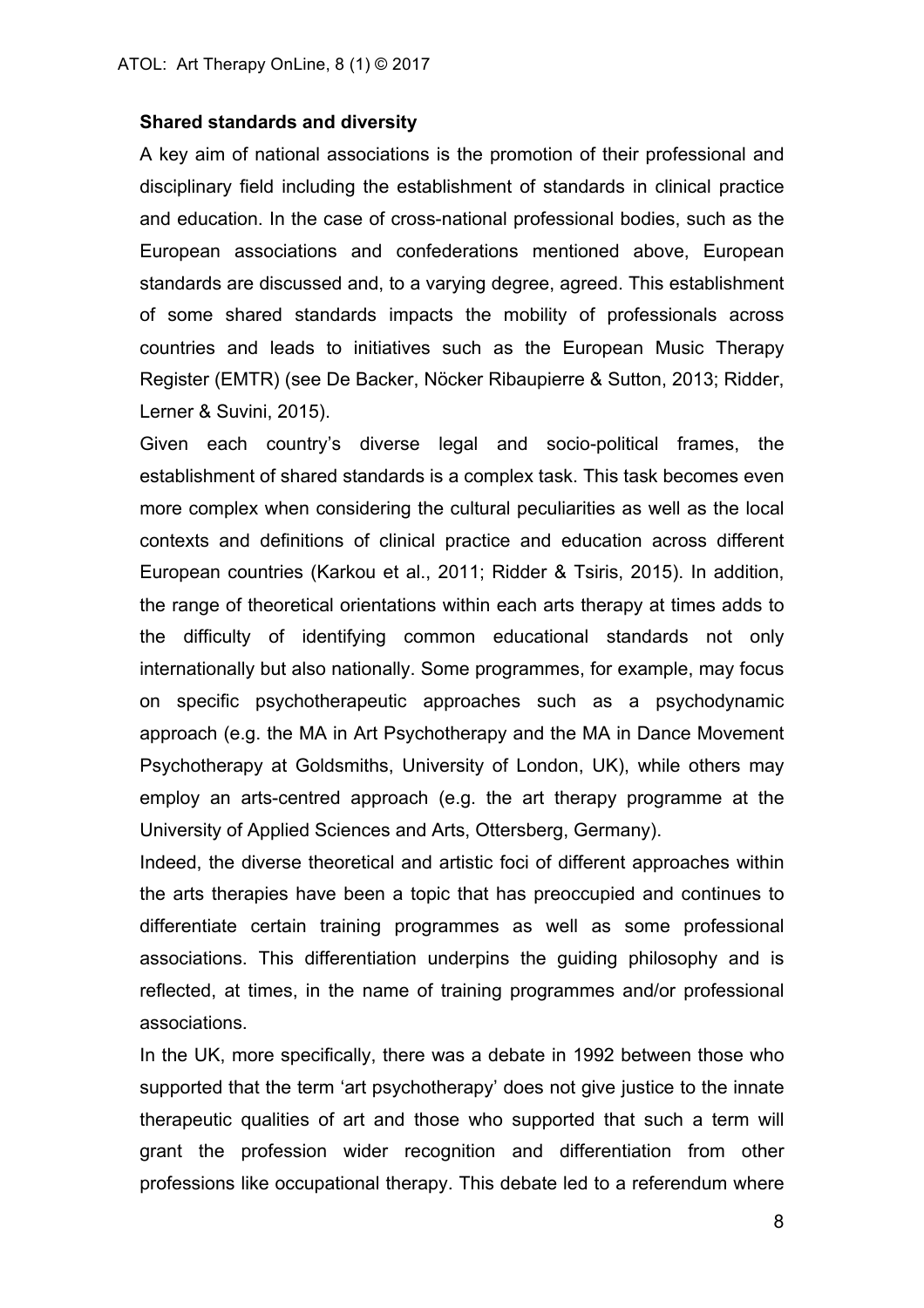most people expressed their wish to use the term 'art therapy'. Today, however, both terms are widely used and accepted in the UK. University of Roehampton, Queen Margaret University in Edinburgh as well as Goldsmiths, University of London, for example, use the title 'art psychotherapy' in their respective training programme titles. A similar emphasis on 'psychotherapy' is given by the MA in Integrative Arts Psychotherapy, which is offered by IATE, where graduates can register with the UK Council for Psychotherapy (UKCP). Moving in a similar direction, the Association for Dance Movement Psychotherapy in the UK (ADMP UK) has changed its name from 'dance movement therapy' to 'dance movement psychotherapy'. In 2016, ADMP UK was accepted for regulation under the UKCP next to other forms of psychotherapy such as psychoanalysis, humanistic psychotherapy, Gestalt, psychodrama and body psychotherapy. This recent change of regulatory status is expected to have a positive impact on the development of the profession, aligning requirements for practice to other forms of verbal psychotherapy. Debates regarding the use of 'therapy' or 'psychotherapy' have also taken place within the UK music therapy community, but the term 'music therapy' has prevailed in the country.<sup>4</sup>

Apart from their different theoretical approaches, the philosophy of training programmes also varies according to their research emphasis and orientation. Some programmes – such as the dance movement psychotherapy programme at the University of Heidelberg, Germany and the arts therapies programmes at Riga Stradins University, Latvia – follow an evidence-based practice model (Karkou, 2009).

Despite their diversity, training programmes combine theoretical and experiential components. According to the UK Benchmark Statements for the arts therapies (QAA, 2004), for example, academic aspects, inter alia, aim to develop critical thinking relevant to: i) the history and theoretical principles for the arts medium of the particular programme (drama, art, music or dance), ii) psychological, sociological, psychiatric and medical perspectives, iii) the therapeutic relationship and process on an individual and group level, iv)

 $4$  For a discussion regarding different understandings of the terms 'therapy' and 'psychotherapy' within different cultural and historical contexts, see the correspondence between the music therapists Ken Aigen (USA) and Gary Ansdell (UK) (Aigen, 1996; Ansdell, 1996).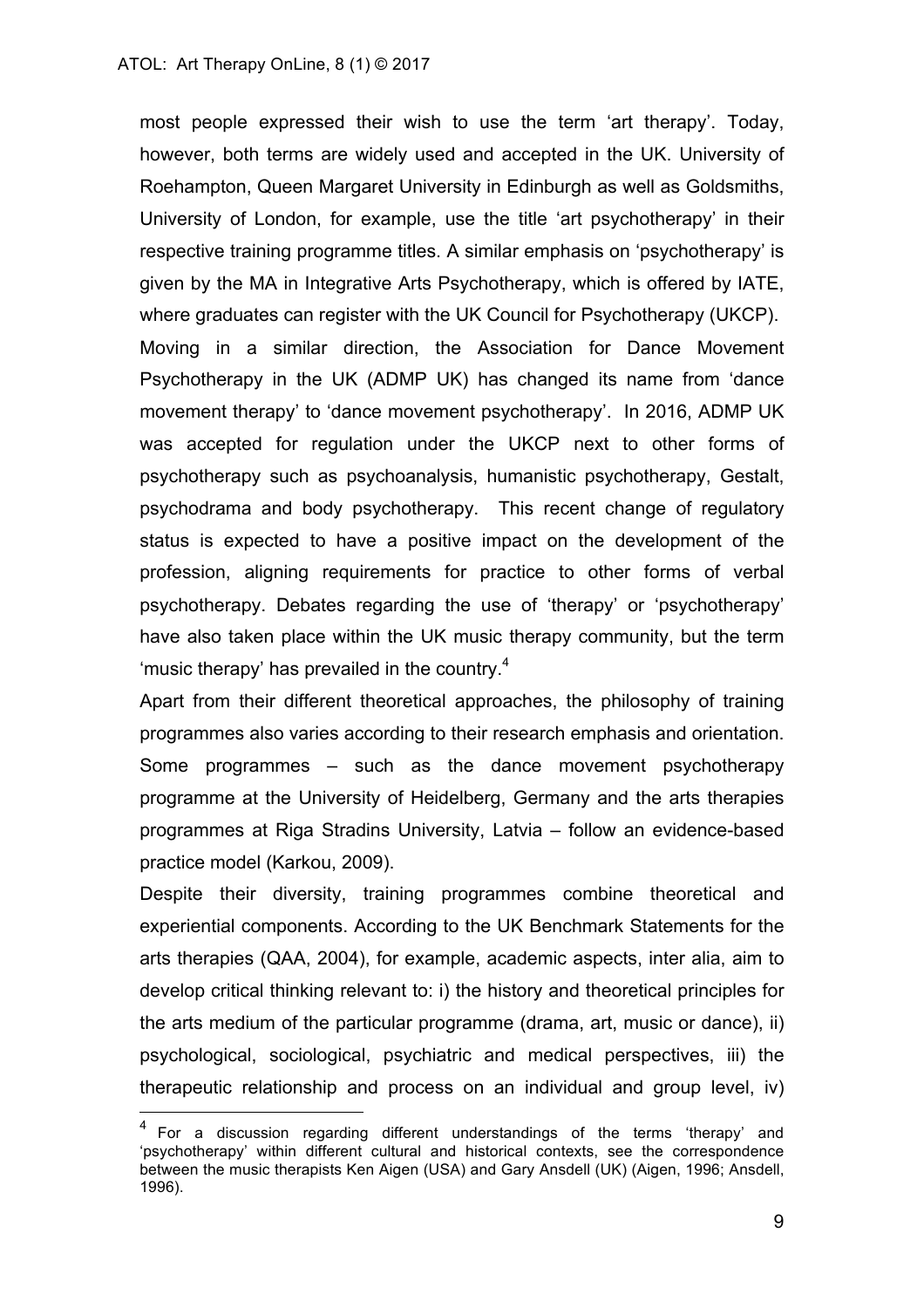recording, evaluation and research methods, as well as v) ethical issues including diversity and equal opportunities. The Benchmark Statements (QAA, 2004) also describe that the experiential part of the training programmes aims at: i) the development and use of creative and therapeutic skills, ii) participation in individual and group settings both as trainee therapists and as clients, iii) participation in various arts workshops, as well as iv) writing clinical reports and keeping confidential records. Indeed, undertaking supervised clinical placement and personal therapy are prerequisites for the vast majority of training programmes across Europe with the exception perhaps of certain undergraduate programmes.

While the above considerations apply more or less to most European training programmes, a number of differences are observed due to the diverse political, legislative, cultural and socio-economic conditions of each country. In particular, there is disparity in key educational processes, such as minimum qualification criteria as well as admission and supervised clinical placement requirements. Although this disparity could potentially be a barrier towards shared professional standards as outlined above, it highlights the diversity of the field and the richness that such diversity could offer including the different options for people interested in training as arts therapists.

#### **Professional recognition**

In countries where training programmes are part of state-recognised universities, there tends to be some kind of academic recognition of the arts therapies. Academic recognition, however, does not necessarily equate state recognition of an arts therapy as a professional field or the regulation of professional titles. This is highlighted in the case of music therapy where, although 60 accredited training programmes were identified in 2005 (see Nöcker-Ribaupierre, 2015), only three countries have achieved state recognition to date: the UK, Latvia and Austria. In these three countries professional recognition seems to be directly linked to university education (which is officially recognised by the state), state recognition and the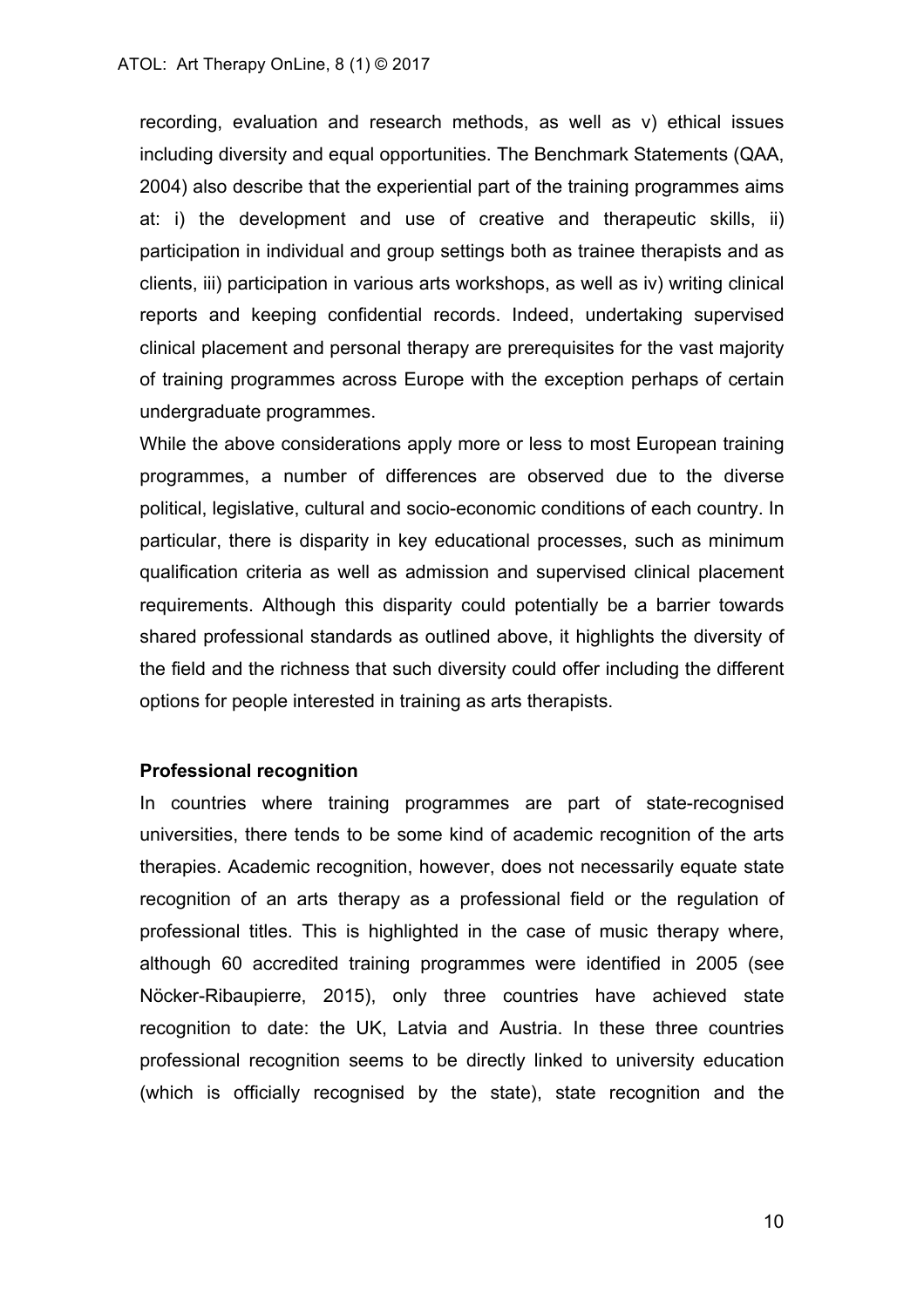regulation of the code of ethics.<sup>5</sup> In the UK in particular, registering with the Health and Care Professions Council (HCPC) is a prerequisite for practising arts therapists $<sup>6</sup>$ . Unlike the UK, where the arts therapies are accredited almost</sup> uniformly by the HCPC, in other countries state recognition applies to a specific arts therapy that is taught to a corresponding academic level, such as the case of music therapy in Austria (Fitzthum, 2015).

While working towards legislative and state recognition, some national arts therapies associations have established self-regulated systems for protecting professional qualifications and titles. Educational standards and requirements set by associations tend to be in line with those set by the Bologna Declaration (Bologna Process), while in many countries continuing professional development (CPD) is considered as a condition for entry and membership into professional associations (Harrison, 2015).

Since professional recognition and state legislation for arts therapists is pending in most European countries, the majority of qualified professionals are working without the appropriate recognition of their credentials. This situation can pose several risks: the lack of professional recognition and legislation can allow multiple interpretations of who is considered 'qualified' to practise with potential safeguarding consequences both for practitioners and clients. The aforementioned establishment of self-regulated systems for protecting professional qualifications and titles is one way of minimising such risks. Developing national codes of ethics, national registers of qualified professionals, as well as mappings of services offered throughout a country are some additional ways for enhancing the national infrastructures of arts therapies.

Professional recognition, as well as training related developments, is also more or less directly affected by respective research developments in the arts therapies. In recent decades there has been an increased research activity in all arts therapies, with a number of comparative studies both nationally (e.g. Burns, 2009; Karkou, 1999; Karkou & Sanderson 2006; Zubala, 2013) and at

 $<sup>5</sup>$  For more information about professional recognition of music therapy in the UK, Latvia and</sup> Austria see Barrington (2015), Fitzthum (2015) and Paipare (2015) respectively.

 $6$  Dance movement psychotherapists are currently registered with the UKCP, but their HCPC accreditation is pending.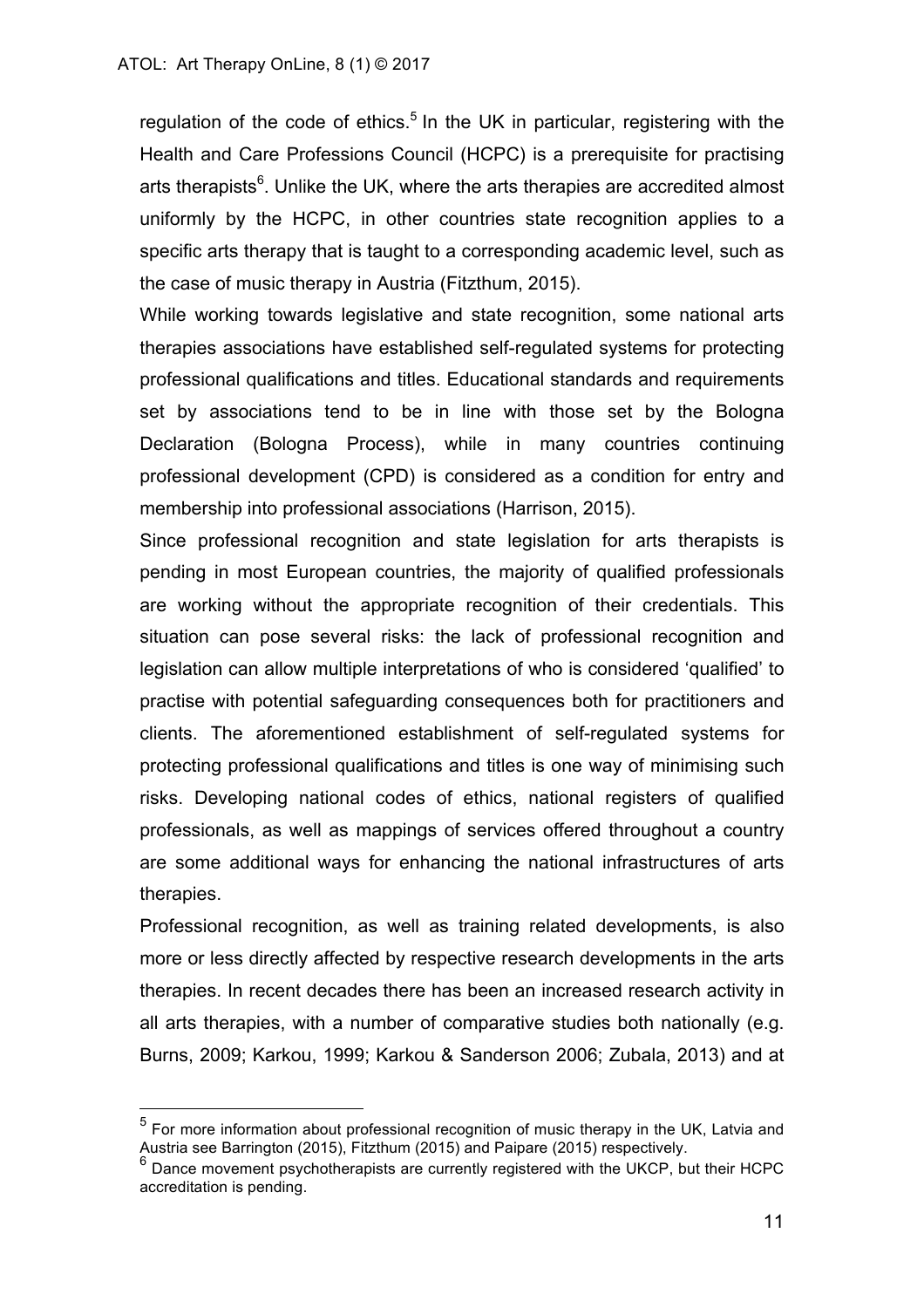European level (e.g. Karkou et al, 2011), and an increasing number of doctoral research studies (see Aigen 2008). Notable is also the establishment in 2009 of the International Centre for Research in the Arts Therapies (ICRA) at Imperial College London, as well as the inter-university research centre for arts therapies in Holland 'KenVak'.

#### **Reflections**

Through a number of examples and perspectives from diverse European contexts, we have explored different areas that pertain to training and professionalisation in the arts therapies, while some gaps – especially in terms of professional recognition – have been discussed. Looking ahead, and in considering the future development of the arts therapies, a collaborative approach seems to be of essence. The importance of a collaborative approach is also highlighted in a recent special journal issue focusing on 'Music, Drama, Dance Movement and Art Therapy: Interdisciplinary Dialogues' (Karkou, 2016a), as follows:

At a time when we are faced with a global recession and cuts being implemented in all services, working closely together, finding a common language and offering support for each other become vital for professional survival. The strengths of the one discipline can be added to the strengths of the other, creating a professional front that operates on the basis of mutual respect for one's unique practice, experience and potential contribution. […] such collaborations do not challenge professional identities but add value, offer better services to clients, safeguard professionals from potential isolation, and […] add an enormous amount of enjoyment and excitement (Karkou, 2016b, p. 10).

At the same time, any collaborative approach needs to keep a balance between the global and the local in the arts therapies. The message 'think globally, act locally' (Ridder & Tsiris, 2015) seems particular relevant here: cross-national collaborations and perspectives need to inform local actions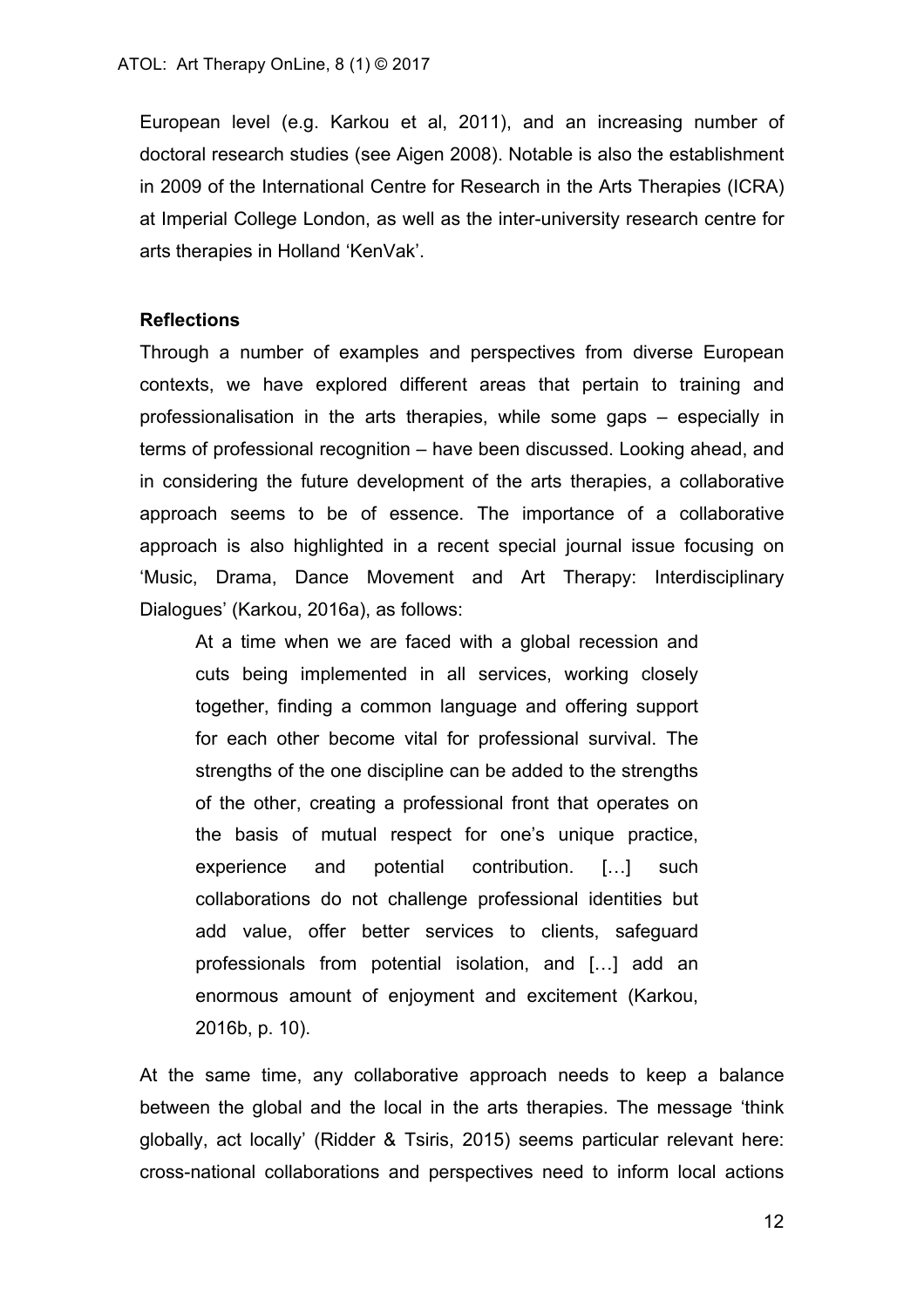and initiatives while cultivating a context- and culture-sensitive stance. On a local level, a collaborative approach can be framed in three main levels (see Athanasiadou et al., 2016): the macro-level, which might include coordination of collective initiatives for ensuring professional rights and the establishment of joint or interdisciplinary training initiatives (e.g. Laahs & Derrington, 2016); the meso-level, which could include service provision of different arts therapies within the same organisation (e.g. Hackett, 2016; Havsteen-Franklin et al., 2016), as well as the coordination of joint CPD seminars and workshops (e.g. Athanasiadou et al., 2016); and the micro-level, which could include joint clinical supervision and/or experiential arts therapies groups (e.g. Ko, 2016). The perspectives and examples outlined in this paper could offer a platform for future detailed analyses regarding training and professionalisation in the arts therapies within and across different European countries. We propose that future endeavours would benefit from critical reflection regarding training and professional recognition. This includes taking into account not only the possibilities, but also the risks that regulation and standardisation could potentially bring in the arts therapies.

# **Acknowledgments**

We would like to thank our colleagues Dr Jane Burns and Dr Philippa Derrington for providing feedback on earlier versions of this paper.

# **Biographies**

**Professor Vicky Karkou** is a qualified educator, researcher and dance movement psychotherapist, having been involved in the education of arts therapists for over 20 years in the UK and Europe. She currently holds the Chair of Arts and Wellbeing at Edge Hill University, UK and leads a research team of artists, therapists and arts therapists (including doctoral students) at the same University. She is well published in peer reviewed journals and acts as the co-editor for the international journal 'Body, Movement and Dance in Psychotherapy' (Taylor and Francis). She has co-written and co-edited three books including a book on 'Arts Therapies: A Research-Based map of the Field' (Elsevier) that included lengthy references to education and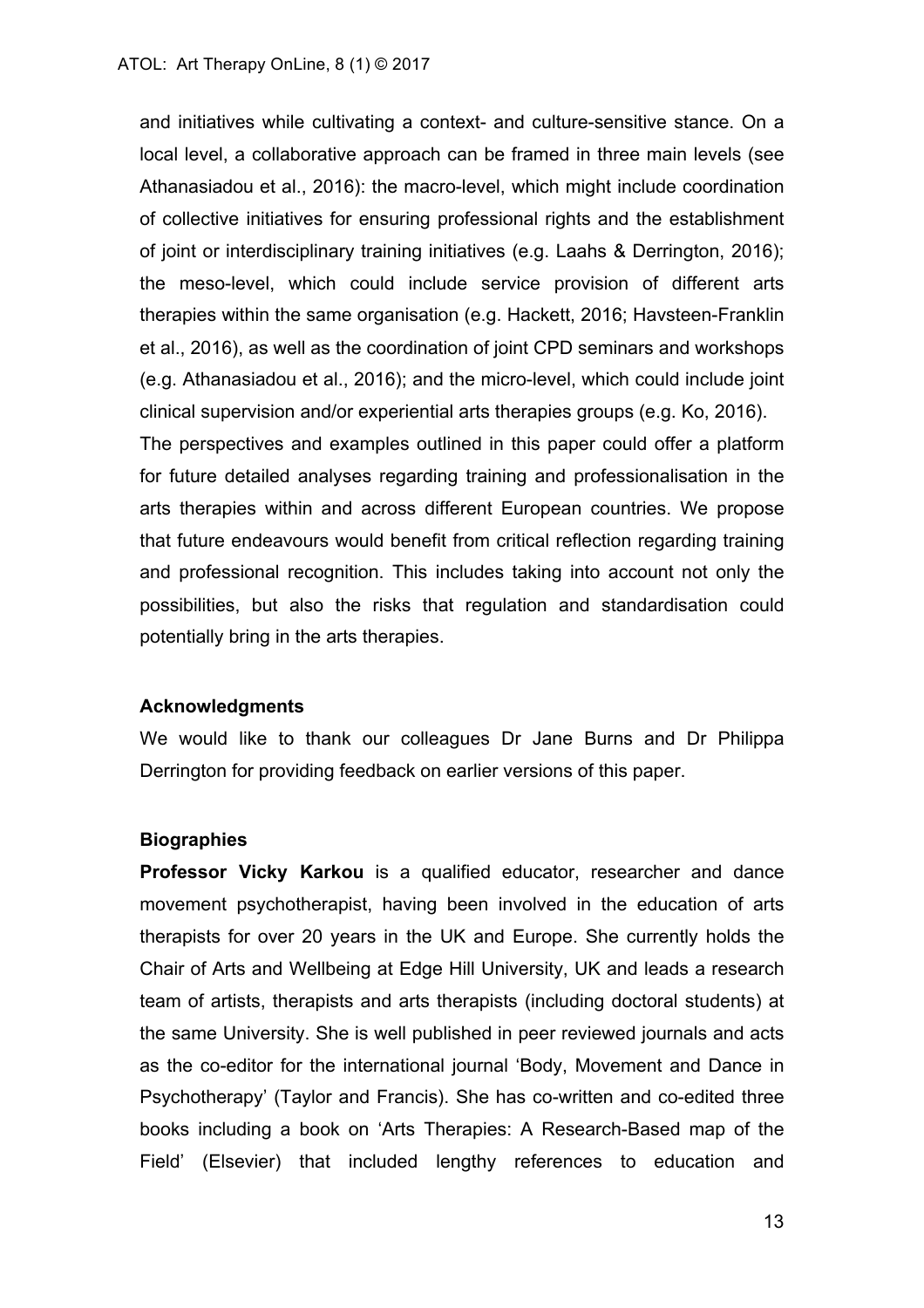professional development of arts therapists primarily in the UK. She travels extensively for educational and research purposes.

# **Email:** Karkouv@edgehill.ac.uk

**Giorgos Tsiris** is Head of Research at Nordoff Robbins Scotland and Lecturer in Music Therapy at Queen Margaret University, Edinburgh, UK. He is the editor-in-chief of 'Approaches: An Interdisciplinary Journal of Music Therapy' and the co-author of the books 'A Guide to Research Ethics for Arts Therapists and Arts and Health Practitioners' and 'A Guide to Evaluation for Arts Therapists and Arts and Health Practitioners'. He has served as the Research Officer of the British Association for Music Therapy (2009-2015) as well as the representative of the Hellenic Association of Certified Professional Music Therapists (2011-2013) at the European Music Therapy Confederation. **Email:** gtsiris@qmu.ac.uk

**Diana Kayafa** (formerly Kagiafa) is an HCPC and BAAT registered Art Psychotherapist, an Associate Tutor and Supervisor at Goldsmiths University and a Guest Lecturer for a number of other Universities. Diana's clinical expertise lies in palliative care, while she has worked extensively in adult mental health, mainstream and special needs education. Diana has a private therapy and clinical supervision practice in South London. On an international level, Diana has been a founding member of the 4ArTS (International Encounters for Arts Therapies Students). Diana has also helped set up an Art Therapy Association and an Art Therapy training programme in Greece where she taught and supervised students and contributed to the promotion of the profession in the country through conferences, presentations and collaborations with other arts therapies professionals.

**Email:** d.kagiafa@gold.ac.uk

# **References**

Aigen, K. (1996). Thoughts on Nordoff-Robins music therapy, music psychotherapy and psychotherapy. *Newsletter of the International Association of Nordoff-Robbins Music Therapists,* April 1996, 8-12.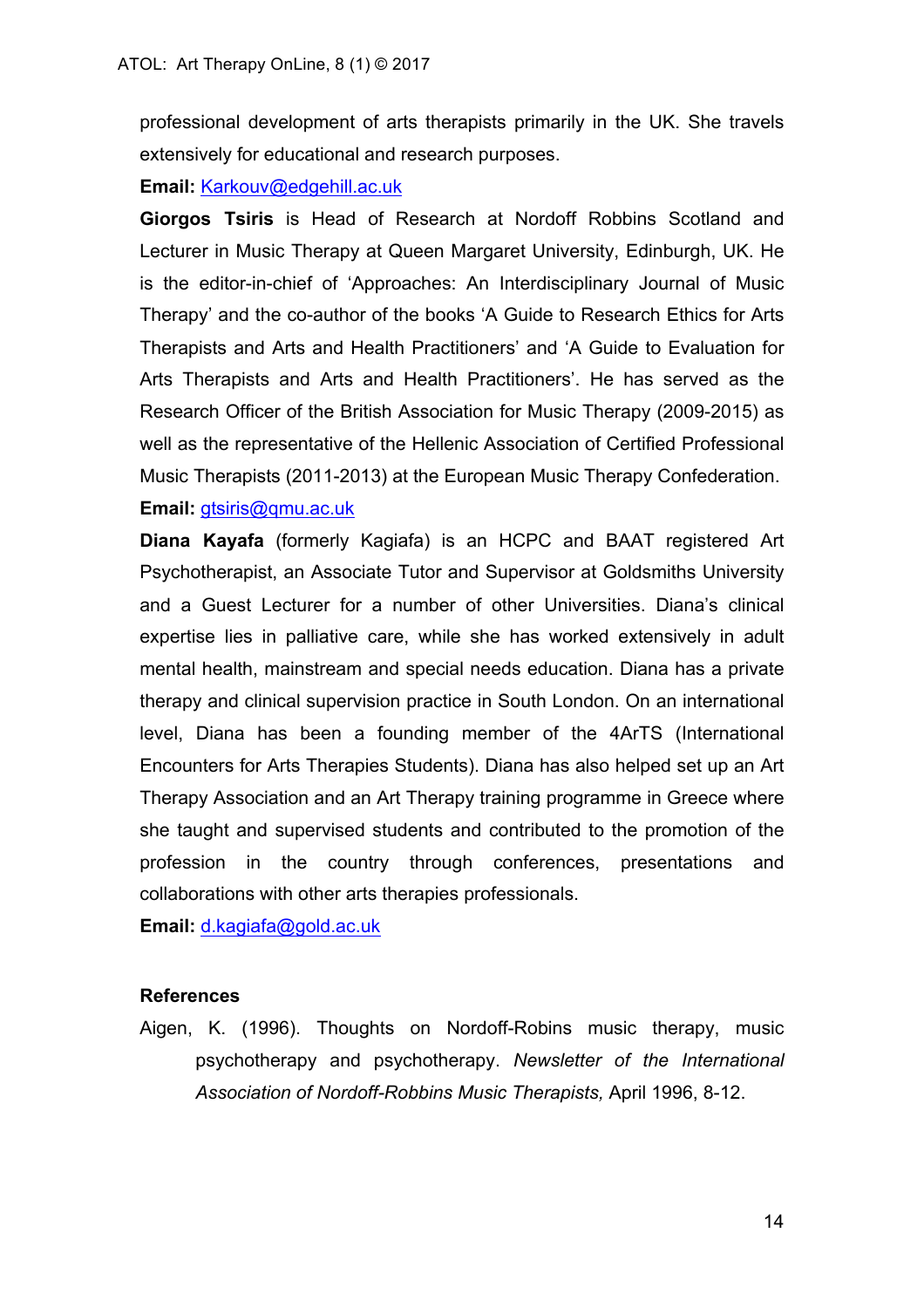- Aigen, K. (2008). An analysis of qualitative music therapy research reports 1987-2006: Doctoral studies. *The Arts in Psychotherapy, 35*(5), 307- 319.
- Akmane, E., & Mārtinsone, K. (2016). The initial stage of the professional identity development of an art therapist: The example of Latvia. *Approaches: An Interdisciplinary Journal of Music Therapy, Special Issue 8*(1), 12-25. Retrieved from http://approaches.gr/akmanea20160107/
- Ansdell, G. (1996). An open letter to Ken Aigen. *Newsletter of the International Association of Nordoff-Robbins Music Therapists,* April 1996, 5-6.
- Athanasiadou, F., Kagiafa, D., Karkou, V., Lykopoulou, M., Babalis, T., Bitzaraki, A., Bouzioti, C., Sampathianaki, E., & Tsiris, G. (2016). The CATI team: Experiences and reflections regarding the co-action of arts therapies [Η ομάδα ΚΑΤΙ: Βιώματα και αναστοχασμοί σχετικά με τη σύµπραξη των θεραπειών µέσω τεχνών]. *Approaches: An Interdisciplinary Journal of Music Therapy, Special Issue 8*(1), 68-80. Retrieved from http://approaches.gr/athanasiadou-a20160416/
- Barrington, A. (2015). Perspectives on the development of the music therapy profession in the UK. *Approaches: Music Therapy & Special Music Education, Special Issue 7*(1), 118-122. Retrieved from http://approaches.gr/perspectives-on-the-development-of-the-musictherapy-profession-in-the-uk-alison-barrington/
- Bunt, L., & Stige, B. (2014). *Music Therapy: An Art beyond Words* (2nd Edition). London: Routledge.
- Burns, J. (2009). *An interpretive description of the patterns of practice of arts therapists working with clients with dementia*. PhD Thesis, Queen Margaret University, Edinburgh.
- De Backer, J., Nöcker Ribaupierre, M., & Sutton, J. (2013). Music Therapy in Europe: The Identity and Professionalisation of European Music Therapy, with an Overview and History of the European Music Therapy Confederation. In J. De Backer & J. Sutton (Eds.), *The Music in Music*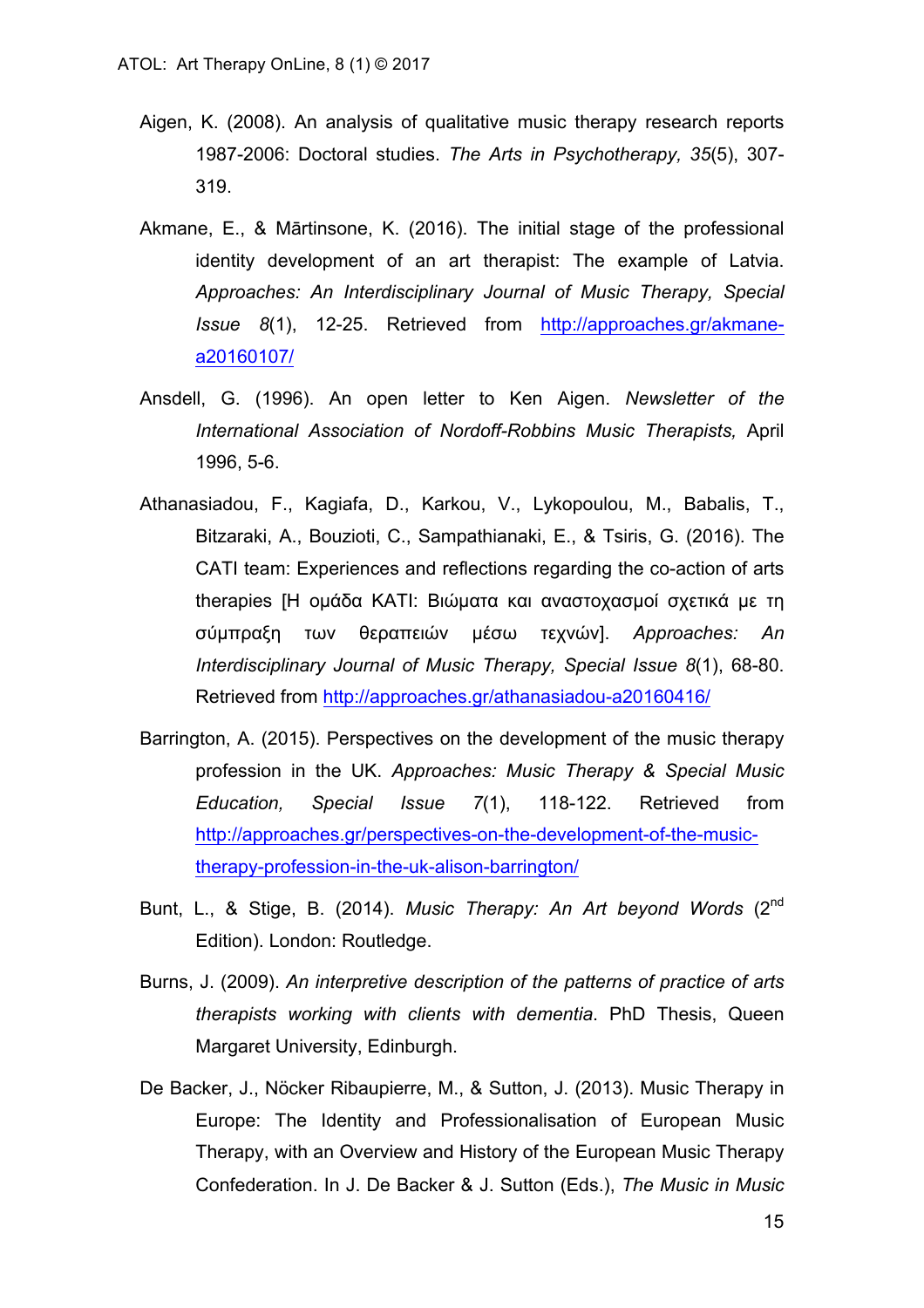*Therapy: Psychodynamic Music Therapy in Europe: Clinical, Theoretical and Research Approaches* (pp. 24-36). London: Jessica Kingsley.

- Fitzthum, E. (2015). A process of two decades: Gaining professional recognition in Austria. *Approaches: Music Therapy & Special Music Education, Special Issue 7*(1), 123-126. Retrieved from http://approaches.gr/a-process-of-two-decades-gaining-professionalrecognition-in-austria-elena-fitzthum/
- Freshman, B., & Fryrear, J. L. (1981). *The Arts in Therapy*. London: Jessica Kingsley Publishers.
- Gouk, P. (Ed.). (2000). *Musical Healing in Cultural Contexts*. Aldershot: Ashgate.
- Hackett, S. (2016). The combined arts therapies team: Sharing practice development in the National Health Service in England. *Approaches: An Interdisciplinary Journal of Music Therapy, Special Issue 8*(1), 42- 49. Retrieved from http://approaches.gr/hackett-a20160109/
- Harrison, A. (2015). Continuing professional development Why, what and how? *Approaches: Music Therapy & Special Music Education, Special Issue 7*(1), 62-66. Retrieved from http://approaches.gr/continuingprofessional-development-why-what-and-how-angela-harrison/
- Havsteen-Franklin, D., Maratos, A., Usiskin, M., & Heagney, M. (2016). Examining arts psychotherapies practice elements: Early findings from the Horizons Project*. Approaches: An Interdisciplinary Journal of Music Therapy, Special Issue 8*(1), 50-62. Retrieved from http://approaches.gr/havsteen-franklin-a20160324/
- Hogan, S. (2001). *Healing Arts: The History of Art Therapy*. London: Jessica Kingsley.
- Hordern, P. (Ed.). (2000). *Music as Medicine: The History of Music Therapy since Antiquity*. Aldershot: Ashgate.
- Jennings, S. (1987). Introduction. In S. Jennings (Ed.), *Dramatherapy: Theory and Practice 1* (pp. xv-xx). London: Routledge.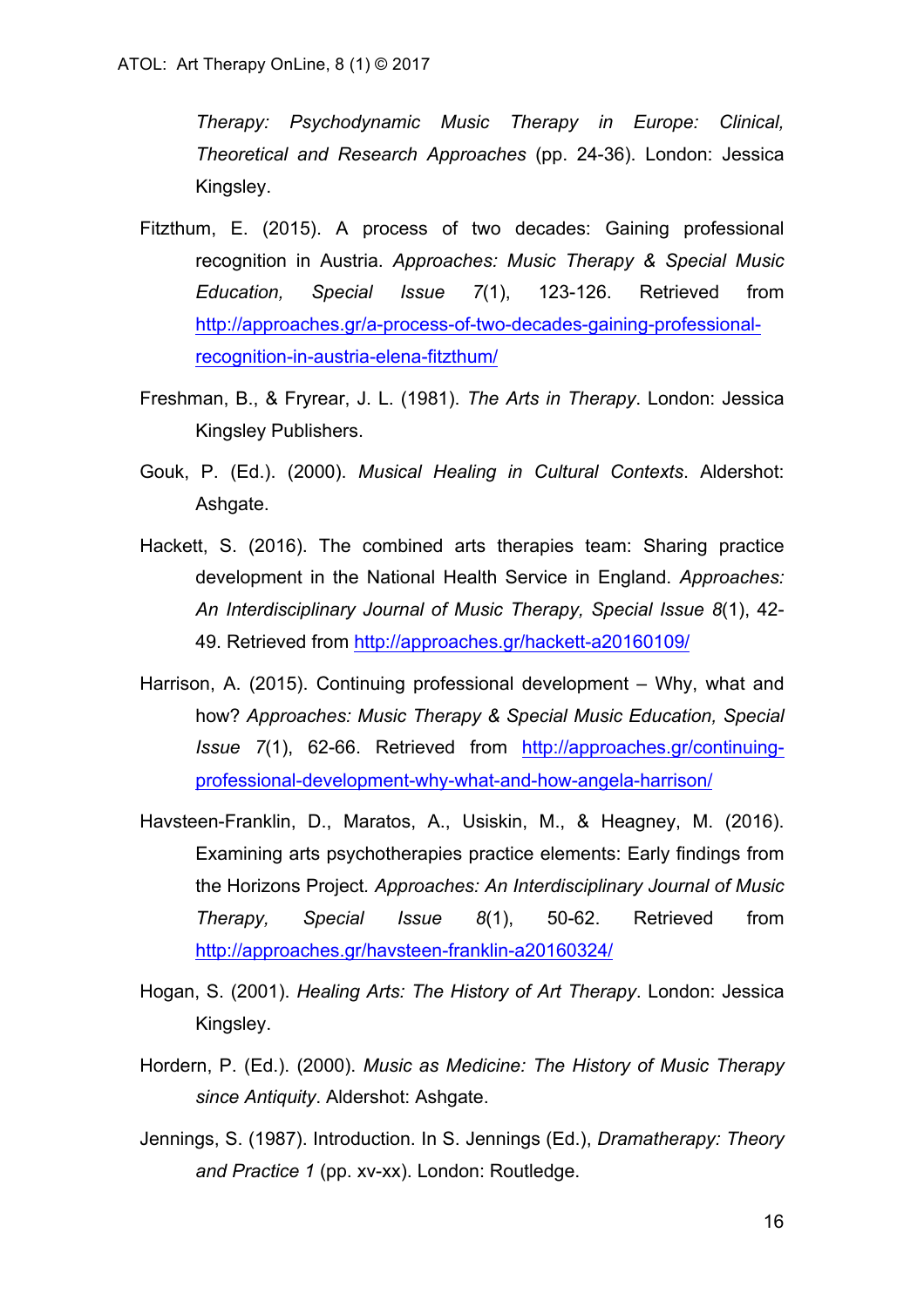Jones, P. (1996). *Drama as Therapy: Theatre as Living*. London: Routledge.

- Karkou, V. (1999). Art therapy in education findings from a nationwide survey in arts therapies. *Inscape, 4*(2), 62-70.
- Karkou V. (2009) *Evidence based practice and practice based evidence in*  arts therapies. Keynote speech at the 7<sup>th</sup> International Arts Therapies Conference "Contemporary Arts Therapies – Theory and Practice", 17- 19 July 2009, Riga Stradins University, Cesis, Latvia.
- Karkou, V. (Ed.). (2016a). Special issue on "Music, drama, dance movement and art therapy: Interdisciplinary dialogues". *Approaches: An Interdisciplinary Journal of Music Therapy, Special Issue 8*(1), 8-11. Retrieved from http://approaches.gr/special-issue-8-1-2016/
- Karkou, V. (2016b). Interdisciplinary dialogues. *Approaches: An Interdisciplinary Journal of Music Therapy, Special Issue 8*(1), 8-11. Retrieved from http://approaches.gr/karkou-e20160527/
- Karkou, V., & Sanderson, P. (2006). *Arts Therapies: A Research-based Map of the Field*. Edinburgh: Elsevier.
- Karkou, V., Martinsone, K. Nazarova, N., & Vaverniece, I. (2011). Art therapy in the postmodern world: Findings from a comparative study across the UK, Russia, and Latvia. *The Arts in Psychotherapy, 38*(2), 86-95.
- Karkou, V., Tsiris, G., & Kagiafa, D. (in press). Εκπαίδευση και Επαγγελµατική Αναγνώριση για τους Θεραπευτές Μέσω Τέχνης: Ευρωπαϊκές Προοπτικές [Education and Professional Recognition of Arts Therapists: European Perspectives]. In L. Giotis, D. Maravelis, Α. Pantagoutsou & Ε. Giannouli (Eds.), Η Συµβολή των Ψυχοθεραπειών Μέσω Τέχνης στην Ψυχιατρική Θεραπευτική [The Contribution of Arts Psychotherapies in Psychiatric Treatment]. Athens: Vita Publications.
- Ko, K. S. (2016). Using bodily movement in supervision for expressive arts therapy students: A case study. *The Arts in Psychotherapy, 48*, 8-18.
- Laahs, J., & Derrington, P. (2016). Learning together: An investigation into the potential of interprofessional education within music therapy. *Approaches: An Interdisciplinary Journal of Music Therapy, Special*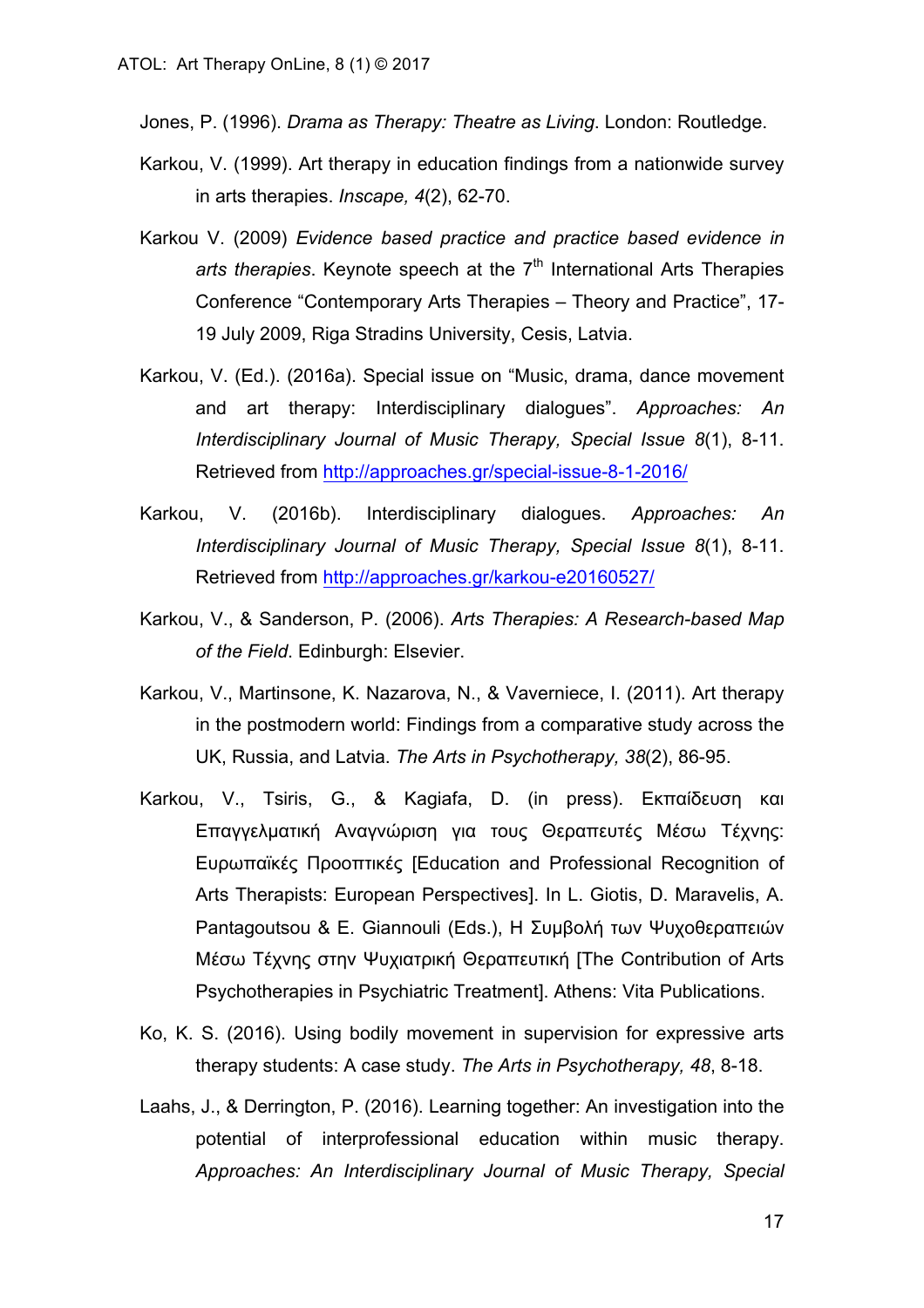*Issue 8*(1), 26-41. Retrieved from http://approaches.gr/laahsa20160301/

Levine E. G., & Levine, S. K. (2011). *Expressive Arts Therapy and Social Change*. New York: Jessica Kingsley Publishers.

Meekums, B. (2002). *Dance Movement Therapy*. London: Sage.

- Nöcker-Ribaupierre, M. (2015). The European Music Therapy Confederation: History and development. *Approaches: Music Therapy & Special Music Education, Special Issue 7*(1), 23-29. Retrieved from http://approaches.gr/the-european-music-therapy-confederationhistory-and-development-monika-nocker-ribaupierre/
- Paipare, M. (2015). Development of the music therapy profession in Latvia. *Approaches: Music Therapy & Special Music Education, Special Issue 7*(1), 127-130. Retrieved from http://approaches.gr/development-of-themusic-therapy-profession-in-latvia-mirdza-paipare/
- Payne, H. (1992). Introduction. In Η. Payne (Ed.), *Dance Movement Therapy: Theory and Practice* (pp. 1-17). London: Tavistock/Routledge.
- QAA (2004). *Benchmark Statement: Health Care Programmes – Arts Therapy*. Quality Assurance Agency for Higher Education. Retrieved from http://www.qaa.ac.uk/Publications/InformationAndGuidance/Document

s/ArtsTherapy.pdf

- Ridder, H. M., Lerner, A., & Suvini, F. (2015). The role of the EMTC for development and recognition of the music therapy profession. *Approaches: Music Therapy & Special Music Education, Special Issue 7*(1), 13-22. Retrieved from http://approaches.gr/the-role-of-the-emtcfor-development-and-recognition-of-the-music-therapy-professionhanne-mette-ridder-adrienne-lerner-ferdinando-suvini/
- Ridder, H. M., & Tsiris, G. (2015). 'Thinking globally, acting locally': Music therapy in Europe. *Approaches: Music Therapy & Special Music Education, Special Issue 7*(1), 3-9.Retrieved from